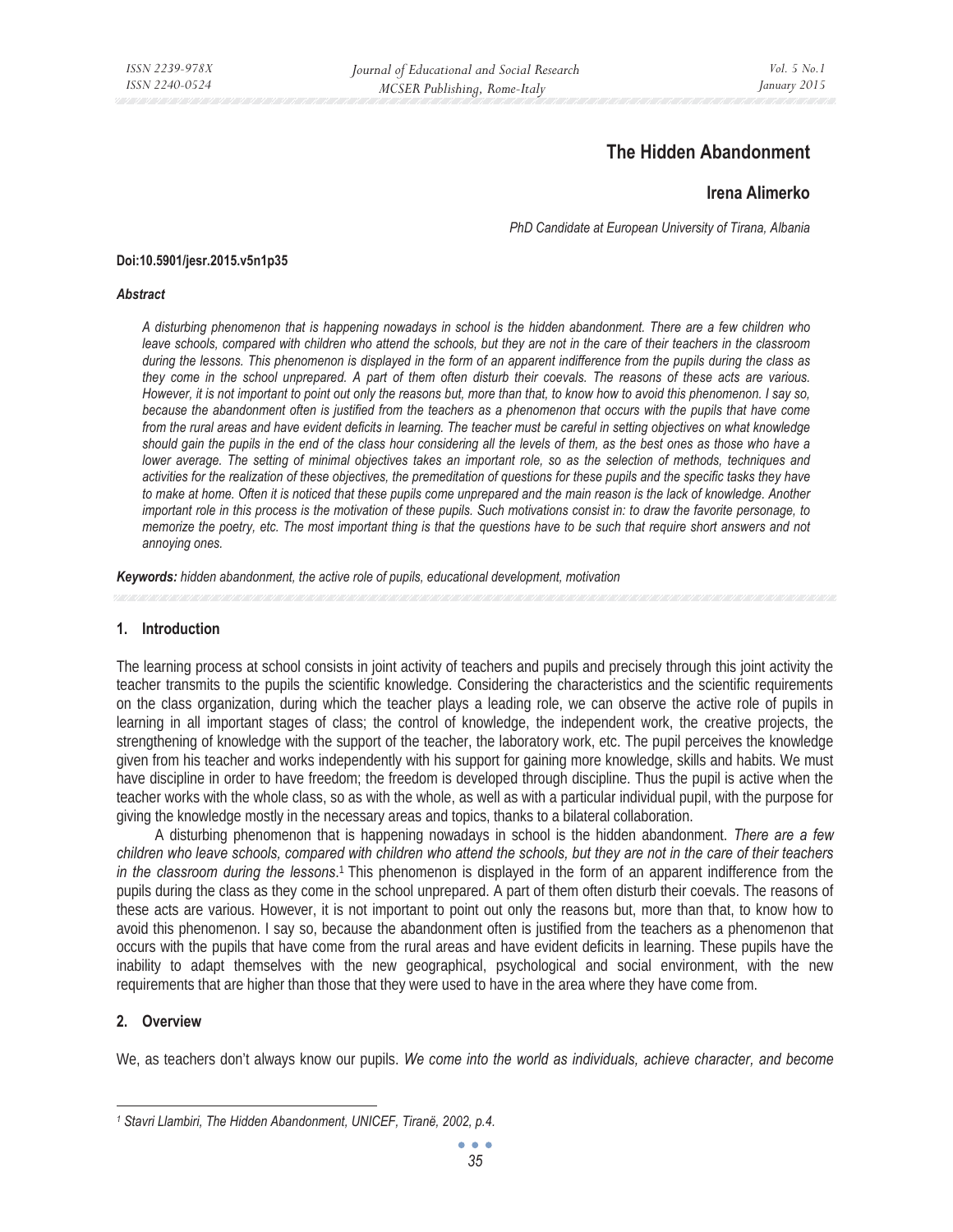*persons.2* The teachers must know the personality of each pupil.

What harms often our work on achieving the main objective, of providing the schooling obligation is linked with the lack of concentration on those groups of pupils that have problems of age and temper, which have specific psychological issues on the psycho-motoric and physic development, different from the majority… Such pupils are mostly prejudged. There are only a few teachers that know how to support and motive the positive attributes of these "difficult" "urchins" pupils. There are all treated the same. There is forgotten or is not recognized that the pupils are different in their psychocultural, social and educational development. Furthermore, this is more pronounced for the groups of pupils that are unfairly marginalized by life, by their parents, the community and schools.

Among these pupils is Henri .The boy has normal mental and physical development, as well as his coevals. He has had a positive run in school and good relations with the others, including the teachers, parents and the coevals. His family has had a little time of its permanent moving from the remote areas to the urban one. Time by time the school has become the opposite of what this place has to be as the second home; he didn't want any more to attend it. From the communication we had with him the reasons were related to his unability to be adapted with the new geographical, psychological and social environment as well as the new requirements that were higher compare to the area he has come from.

Spontaneously we wonder: is there something wrong with these pupils that are feeling bad in these circumstances? Do they have any responsibility for the differences in the assessment of previous schooling years and the actual one? The teachers "forget" that these arrival pupils go through a social, pedagogical, psychological and cultural crisis. They are neglected, differentiated from the others and not involved in the normal learning process. Such pupils are often prejudged, so as the teachers and the schools these pupils come from.

We have to admit that there is also a category of pupils who do not make systematic preparation that does not allow the appropriation of the acquired knowledge. Although the reasons that stimulate negatively this phenomenon are various, the purpose of this article is to bring out the solutions for avoiding the hidden abandonment. In order that each pupil won't feel abandoned during the class hour, the teacher must be careful in setting objectives on what knowledge should gain the pupils in the end of the class hour considering all the levels of them, as the best ones as those who have a lower average.

The setting of minimal objectives takes an important role, so as the selection of methods, techniques and activities for the realization of these objectives, the premeditation of questions for these pupils and the specific tasks they have to make at home. Often it is noticed that these pupils come unprepared and the main reason is the lack of knowledge. The teacher should aim to reach these pupils, motivating them to make their home duties charging the duties according the specific levels. For instance in the subject of language such pupils will be charged of copying the text of the poetry or the first exercises that are the easiest, appropriate for the level of these pupils. The most important is the concentration of the pupils in the learning process.

The teacher is one who makes developing two ideas, where there was only one. For this purpose the questions play an important role to make sure that the pupils are attending the class. These questions have to be appropriate for this category of pupils, according to their level of knowledge and will serve as a tool for them to remind and reproduce the lesson, for instance, to be able to say a definition, to draw the favorite personage, to memorize the poetry, etc. The most important thing is that the questions have to be such that require short answers and not annoying ones.

Another important role in this process is the motivation of these pupils. Such motivations consist in:

- 1- Feeling good in class. This may be achieved by giving them the right freedom to answer the questions even in the case of receiving the wrong answer. One of the effective techniques in this case is the "brain storm". This should be used for the whole class in order to avoid the underestimation toward the specific category of these pupils.
- 2- Stimulating the correct answers, not only by assessment, but also with expressions: -Very well! Go forward! I am satisfied! You have started to be well prepared, etc.
- 3- Encouraging by estimating them as well as giving the opportunities for them to make the self esteem. This may be achieved by organizing special topics in small groups where they will have space to express their thoughts.

 It is noticed that the pupils who tend abandonment, often during the tests, they don't read at all the requirements and tend after 10 minutes to submit the paper. Or in other cases they tend to make copy from the others by disturbing them. In these cases the teacher has to draw the attention by saying: "Read the requirements and do what you

*<sup>2</sup> Robert Ezra Park, Race and culture, Glencoe, III, "The Free Press", 1950, p. 250.*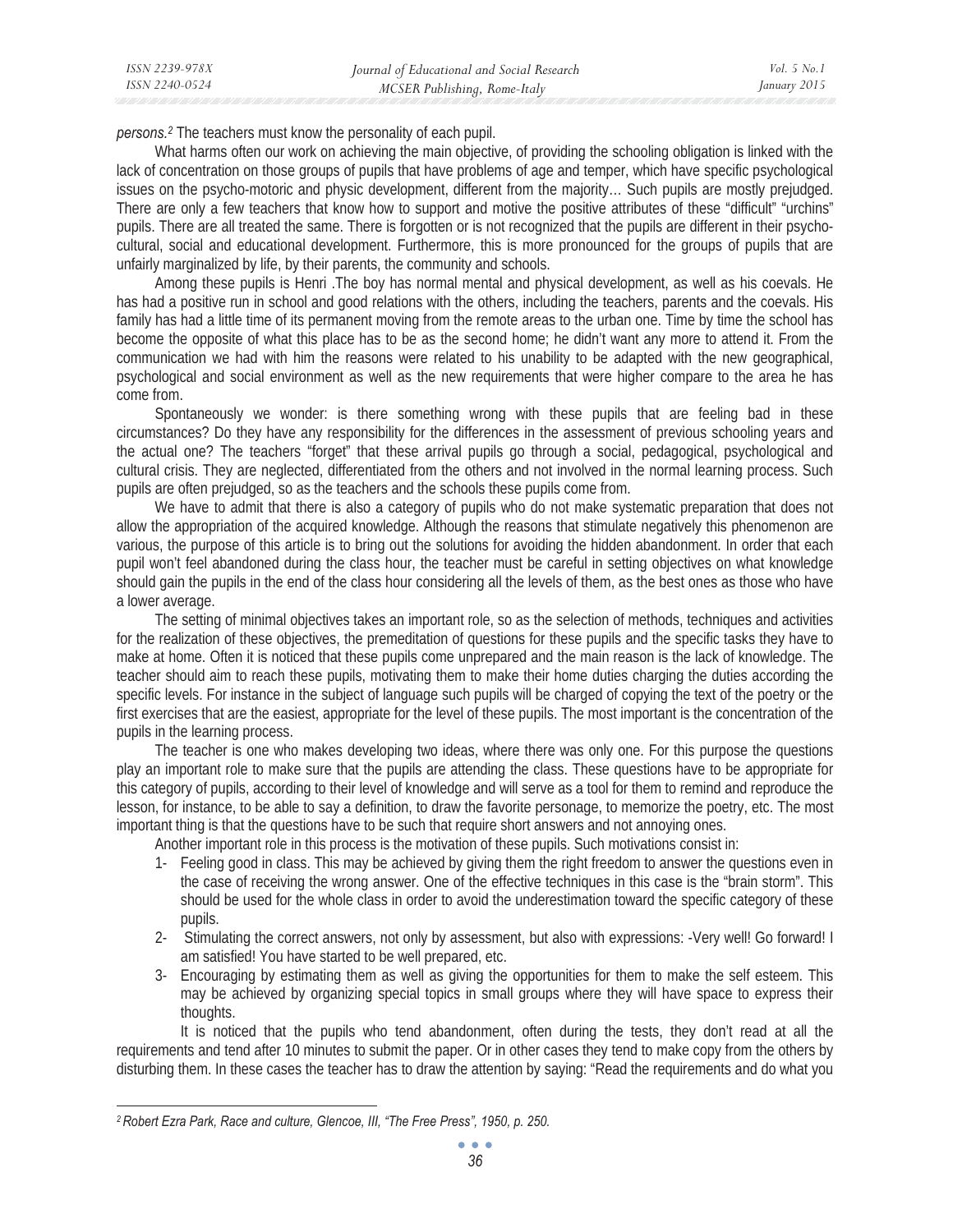know." That is why the teacher must include in the test the kind of questions that these pupils would have the opportunity to receive a satisfactory grade in the certain level. For making this happen, the teacher needs to make some previous minitests. In some cases, although the teacher may be careful on planning and implementing by respecting the above issues, still some pupils won't assimilate the concepts of their level.

## **3. Methodology**

What can a teacher do, in order that these pupils won't remain in this level?!

- His work should consist of:
- 1- Gathering information for knowing better the situation of the pupils, their weaknesses and gaps comparing to the baseline standards.
- 2- Establishing the objectives as well as a strategy for achieving these objectives.

In order to understand and give alternatives for the solution of the issues raised above we have chosen the method of observation with the hypothesis that the selection of methods, techniques and activities, such as the premeditation of questions made to pupils can give good result on working with this target group. Through this method we would like to verify and derive the necessary information as for our study, as well as the community of teachers. In this case we have taken a sample of a class with 30 pupils. The survey process was developed with the participation of the observer as well as through retention of data from direct observation. One of the important part of the process was the creating of a reliable report with the subjects of observation, in this case, with the pupils of the fifth grade in a secondary school. The observant has entered in relation with the participants becoming part of the group even through certain orientations and direct questions that would effect in the survey results.

I have chosen to concretize it with the subject of math of the fifth grade, by choosing the "Geometry". I chose this topic because I have noticed that most of pupils find difficulties with it. That's why I propose that the teacher organizes this class in the most interesting way he can. One of the techniques that will draw the attention of pupils is to make them designing the objects of this material.

During the consolidation stage (using the selected technique according to the structure) the teacher may detect the gaps of the pupils. For this will serve any test or control on their home duties. The results of the control will help the teacher to keep records in order to design appropriate exercises for the coming class, as well as the homework. The teachers can figure out other ways to detect deficiencies in order to support their completion. For this purpose I have planned to conduct an open hour with the topic: "A scheme for a set of rectangle".

The pupils were ordered to bring some geometric figures, mostly rectangle, as well as safety-match. A pupil's imagination had gone so far as he had built the geometric bodies with the help of yarns of match and plasticine. During the presentation of each work the others had to define the shown figures. Then they were split up into six groups and the leader of each group divided the tasks: each of them had to draw with a free hand or with the yarns of match a rectangular. I observed and made notes on how the pupils were able perceive by designing the rectangular.

This work in groups continued with another task; defining the attributes of rectangular from each pupil within the group. The leader of the group made notes on the board after the discussion in group. Then this work was shown to other groups who completed the whole scheme with the help of the teacher. I was keeping records on the level of knowledge for this category of pupils. The process of completion from other pupils could effect as a positive technique to remind the knowledge from the rest of pupils. Designing the figures in different ways could serve as enforcement of certain knowledge. At the end of this work the pupils were asked: -Do you like working together? The pupils were felt satisfied. Robert Ezra Park has written**:** "*Everyone is always and everywhere, more or less consciously, playing a role. It is in these roles that we know each other; it is in these roles that we know ourselves"*. 3 In this case the pupils can know each other as well as themselves.

## **4. Results**

From my observations and the conversations with my colleagues about this topic, I have to highlight the fact that, if the teacher selects the creative forms as we have explained with the above with example, the phenomenon of the hidden abandonment will be reduced.

In order that each pupil won't feel abandoned during the class hour, the teacher must be careful in setting

*<sup>3</sup> Robert Ezra Park, Race and culture, Glencoe, III, "The Free Press",1950, p. 250.*